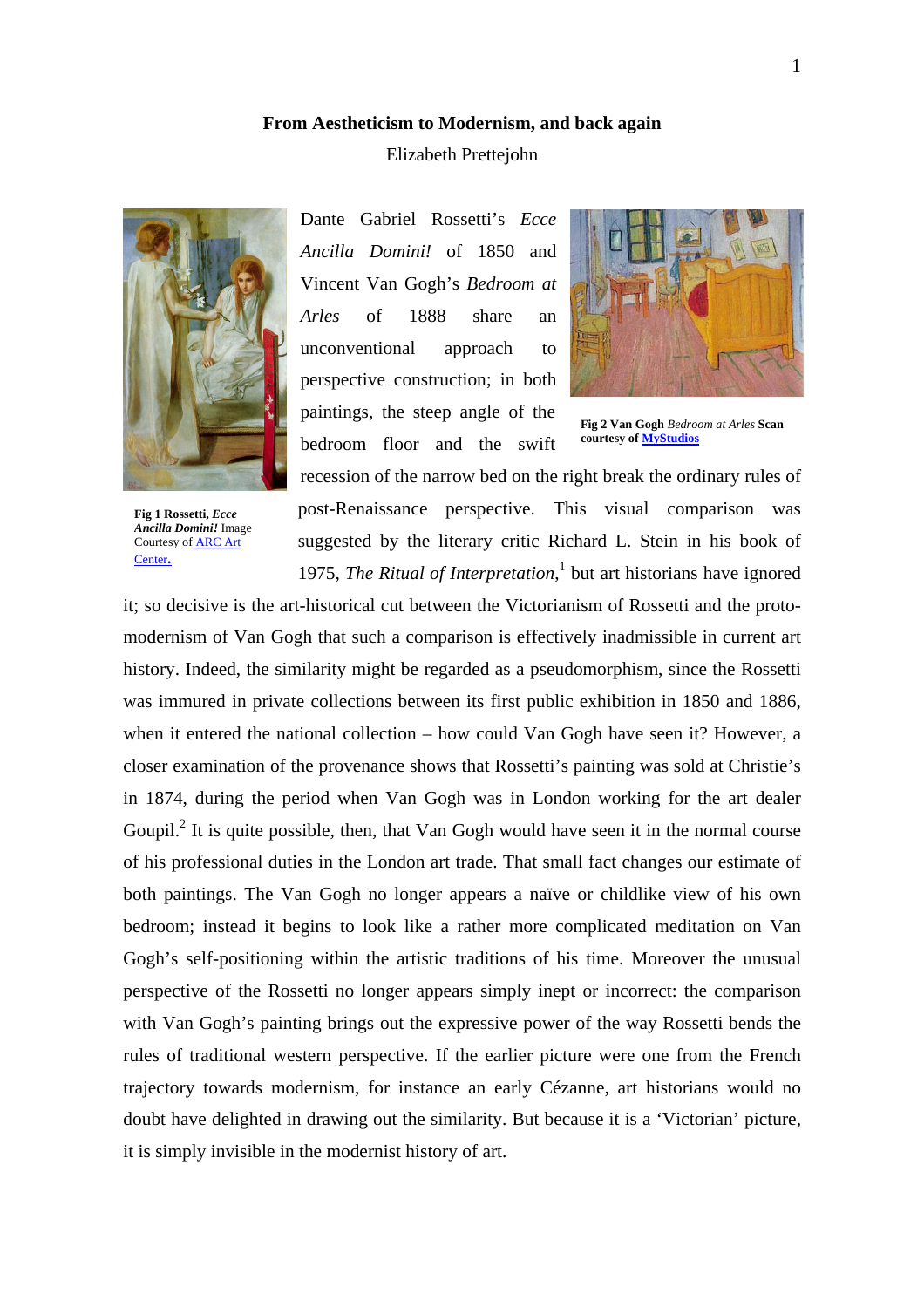

We might consider other inadmissible comparisons, for example between Edward Burne-Jones's *The Golden Stairs* of 1880 and Marcel Duchamp's *[Nude Descending a Staircase](http://www.beatmuseum.org/duchamp/images/nude2.jpg)* of 1912, or between George Frederic Watts's triptych of paintings on the subject of *[Eve](http://www.artrenewal.org/asp/database/image.asp?id=16466)*, executed over a long period from the 1860s to the 1890s, and

Piet Mondrian's triptych, *Evolution* of 1911. Both of these comparisons, again, have been suggested more than onc[e,](#page-15-2) $3$  but have failed to enter the standard histories of modern art, even though

**Fig 3 Burne-Jones's** *The Golden Stairs* Image Courtesy o[f ARC Art](http://www.artrenewal.org/)  [Center](http://www.artrenewal.org/)**.**

historical research can easily demonstrate that the works of both Burne-Jones and Watts were widely familiar at the beginning of the twentieth

century. These examples illustrate something that is commonplace in histories of modernism, in whatever medium: the repudiation of any inheritance from the previous generation, in order to assert a clean break from the past. David Perkins, in his book *Is Literary History Possible?*, notes that such repudiations may involve the pleasures of aggression.<sup>[4](#page-15-3)</sup> And if we wish to enjoy the pleasures of aggression against the Victorians, we can do no better than to read Clive Bell's *Art* of 1914:



**Fig 5 Watts** *'She Shall Be Called Woman I* mage Courtesy o[f ARC Art](http://www.artrenewal.org/)  [Renewal Center](http://www.artrenewal.org/)**.**

These Victorians are intolerable: for now that they have lost the old craft and the old tradition of taste, the pictures that they make are no longer pleasantly insignificant; they bellow 'stinking mackerel.'[5](#page-15-4)

The word 'insignificant' resonates against Bell's key term, 'significant form', the one quality common to all works of art; for Bell the works of the Victorians are not art at all, for they do not display 'significant form' and cannot, therefore, stir our 'aesthetic emotions' – Bell's other key term. In his first chapter, 'The Aesthetic Hypothesis', Bell writes:

There must be some one quality without which a work of art cannot exist; possessing which, in the least degree, no work is altogether worthless. What is this quality? What quality is shared by all objects that provoke our aesthetic emotions? What quality is common to Sta. Sophia and the windows at Chartres, Mexican sculpture, a Persian bowl, Chinese carpets, Giotto's frescoes at Padua, and the masterpieces of Poussin, Piero della Francesca, and Cézanne? Only one answer seems possible – significant form. In each, lines and colours combined in a particular way, certain forms and relations of forms, stir our aesthetic emotions. These relations and combinations of lines and colours, these aesthetically moving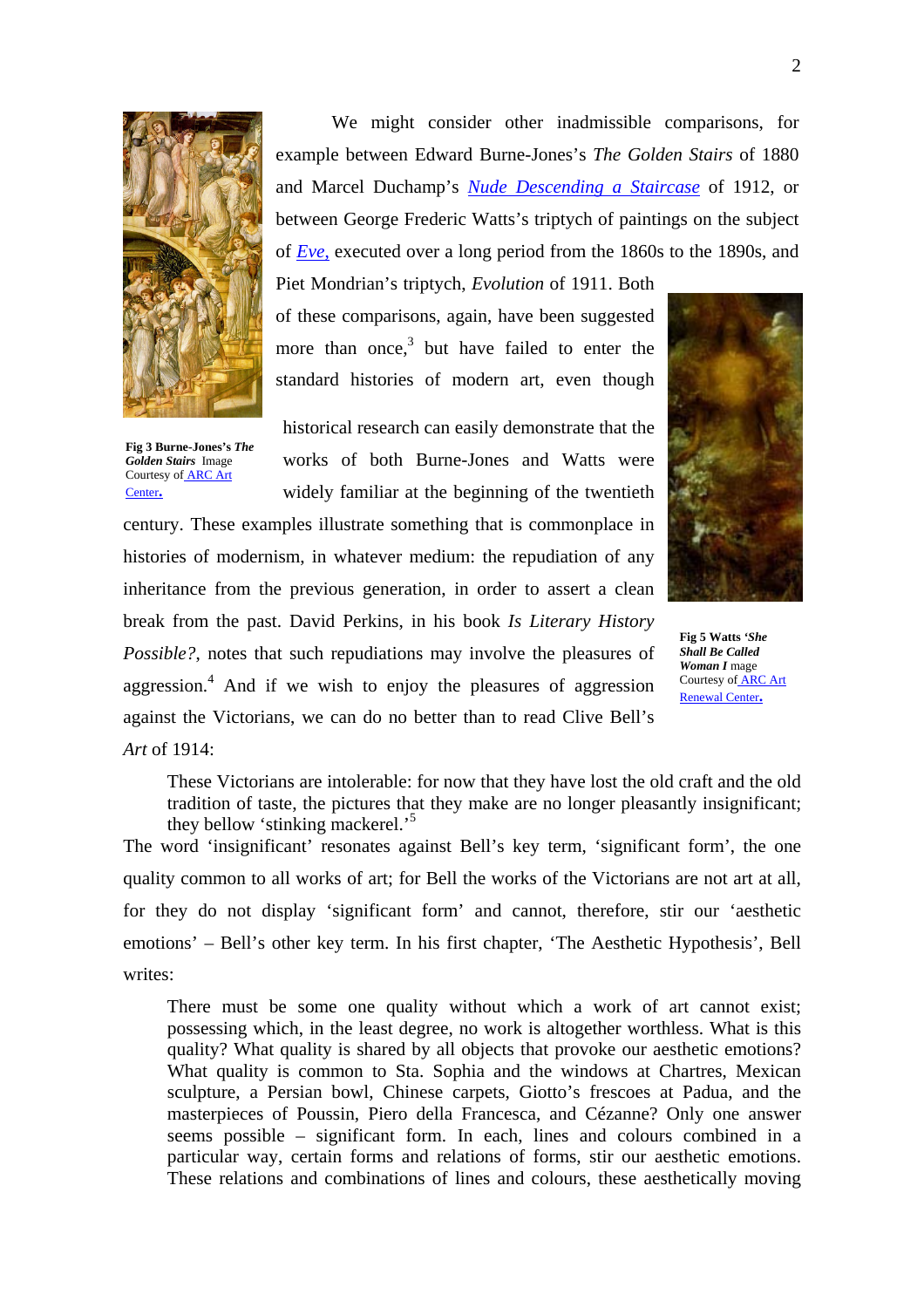forms, I call 'Significant Form'; and 'Significant Form' is the one quality common to all works of visual art.<sup>[6](#page-15-5)</sup>

Bell is insistent on his own authorship of the terminology: 'I call' this 'one quality', 'Significant Form', he writes with characteristic bravura. A.C. Bradley was more circumspect thirteen years earlier, when he used the phrase in his inaugural lecture, 'Poetry for Poetry's Sake': 'what you apprehend' in a poem, Bradley writes, 'may be called indifferently an expressed meaning or a significant form'.<sup>7</sup> It could be said that Bell trivialises the import of the adjective 'significant', which in Bradley's formulation involves a serious point about the theoretical difficulty of severing form and content in any simplistic way; for Bell the word 'significant' seems more simply a value-term, roughly synonymous with 'important' or 'valuable'. Moreover the passage from Bradley's lecture shows that the phrase, 'significant form', was not Bell's coinage and was not, at first, associated with 'formalism' in its modernist version. The same turns out to be true of Bell's other key term, 'aesthetic emotion'. Here, though, the provenance is even more surprising, for it is conspicuous in the writing of the most eminent of Victorian painters, Frederic Leighton. As President of the Royal Academy, Leighton lectured to the students in 1881: 'I [exhort] you to work on in unwavering faith that the day is not at hand when the expression of aesthetic emotion through the forms of Art shall fail for lack of answering echo in the hearts of men'.<sup>8</sup> Later in the same lecture, Leighton argues that the visual arts should never attempt to convey meanings that can be better expressed in words, but that they may nonetheless express the most profound content in purely visual form:

You will find, for instance, that, through this operation of Association, lines and forms and combinations of lines and forms, colours and combinations of colours have acquired a distinct expressional significance.<sup>[9](#page-15-8)</sup>

Compare Bell: 'lines and colours combined in a particular way, certain forms and relations of forms, stir our aesthetic emotions'. Of course there may be common or intermediate sources for these two passages; nonetheless the similarity is as striking, and unexpected, as the visual one with which we began, between the perspective constructions of Rossetti and Van Gogh. The passage from Bell also includes another feature that is often found in the nineteenth-century texts we usually associate with Victorian Aestheticism: a list of objects of aesthetic delight. Compare Walter Pater, in the Preface to *The Renaissance*:

To [the aesthetic critic], the picture, the landscape, the engaging personality in life or in a book, *La Gioconda*, the hills of Carrara, Pico of Mirandola, are valuable for their virtues, as we say, in speaking of a herb, a wine, a gem.

Or in the Conclusion:

we may well grasp at any exquisite passion, or any contribution to knowledge that seems by a lifted horizon to set the spirit free for a moment, or any stirring of the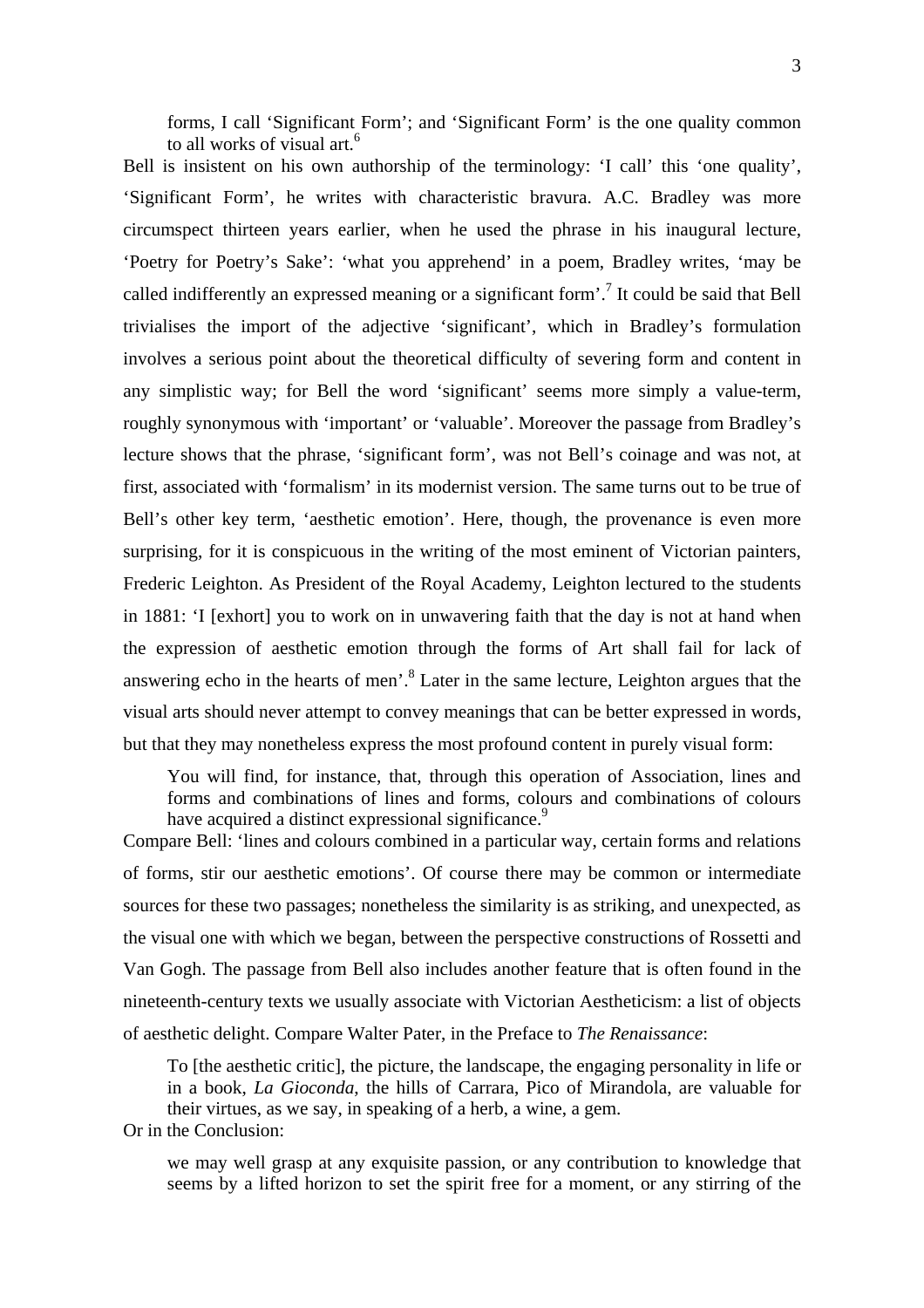senses, strange dyes, strange colours, and curious odours, or work of the artist's hands, or the face of one's friend.<sup>10</sup>

As I have argued elsewhere, Bell's list is more prescriptive than Pater's, or others associated with Victorian Aestheticism; Bell's selection of 'tasteful' objects has an unpleasant counterpart in his exclusion of the vulgar, including, of course, Victorian art.<sup>11</sup> Nonetheless, Bell's text picks up verbal echoes and motifs from texts associated with Victorian Aestheticism. Indeed Bell's *Art*, despite all the modernist aggressiveness of its tone, is more like the texts of Aestheticism in the way that it weaves together words and phrases drawn from other writings on  $art.^{12}$ .

Thus Bell's aggression against the Victorians may conceal a debt to Victorian thinking and writing on art. Again, it is by no means an original move, on my part, to point out the concealed continuities between a modernist text and the texts of the previous generation that it pretends to repudiate.<sup>13</sup> My approach might be called 'revisionist'.<sup>14</sup> And if the modernist narrative may involve pleasures of aggression, the revisionist one, as Perkins notes, may involve 'other emotional gratifications', gratifications he describes as more 'chivalrous'.<sup>15</sup> In the modernist history the 'hero', modern art, vanquishes or triumphs over the reactionary Victorian past; in the revisionist one, the historian may, like Perseus or St George, rescue the maiden (that is, Victorian art) from the evil modernist



Fig.7. **Leighton, Perseus on Pegasus** Image Courtesy of [ARC Art Renewal](http://www.artrenewal.org/)  [Center](http://www.artrenewal.org/)**.**

dragon or sea monster. Perhaps it is not irrelevant that the stories of Perseus and St George were particular favourites with Victorian painters; familiar examples include Leighton's *Perseus on Pegasus*, unfinished at his death in 1896, Rossetti's *[The Wedding of St George and the Princess Sabra](http://www.rossettiarchive.org/zoom/s97.img.html)* of 1857, Burne-Jones's many representations of *[St George](http://www.abcgallery.com/B/burne-jones/burnejones12.html)*, and his monumental series of decorative paintings on the legend of [Perseus](http://www.victorianweb.org/painting/bj/paintings/p6.html) from the 1870s and 80s.

I do not, then, wish to claim intellectual superiority for my 'chivalrous' narrative over the modernist narrative of

aggression; both are ways of narrating and emplotting a history of modern art, and both provide the historian with gratifications of various kinds. But there is something more at stake in this particular problem of periodization, something to which the rather obvious gendering of these two narratives points. In a long perspective, perhaps from the midnineteenth to the mid-twentieth centuries, it clearly makes sense to divide Victorian Aestheticism from Modernism. But in the shorter time frame of the very end of the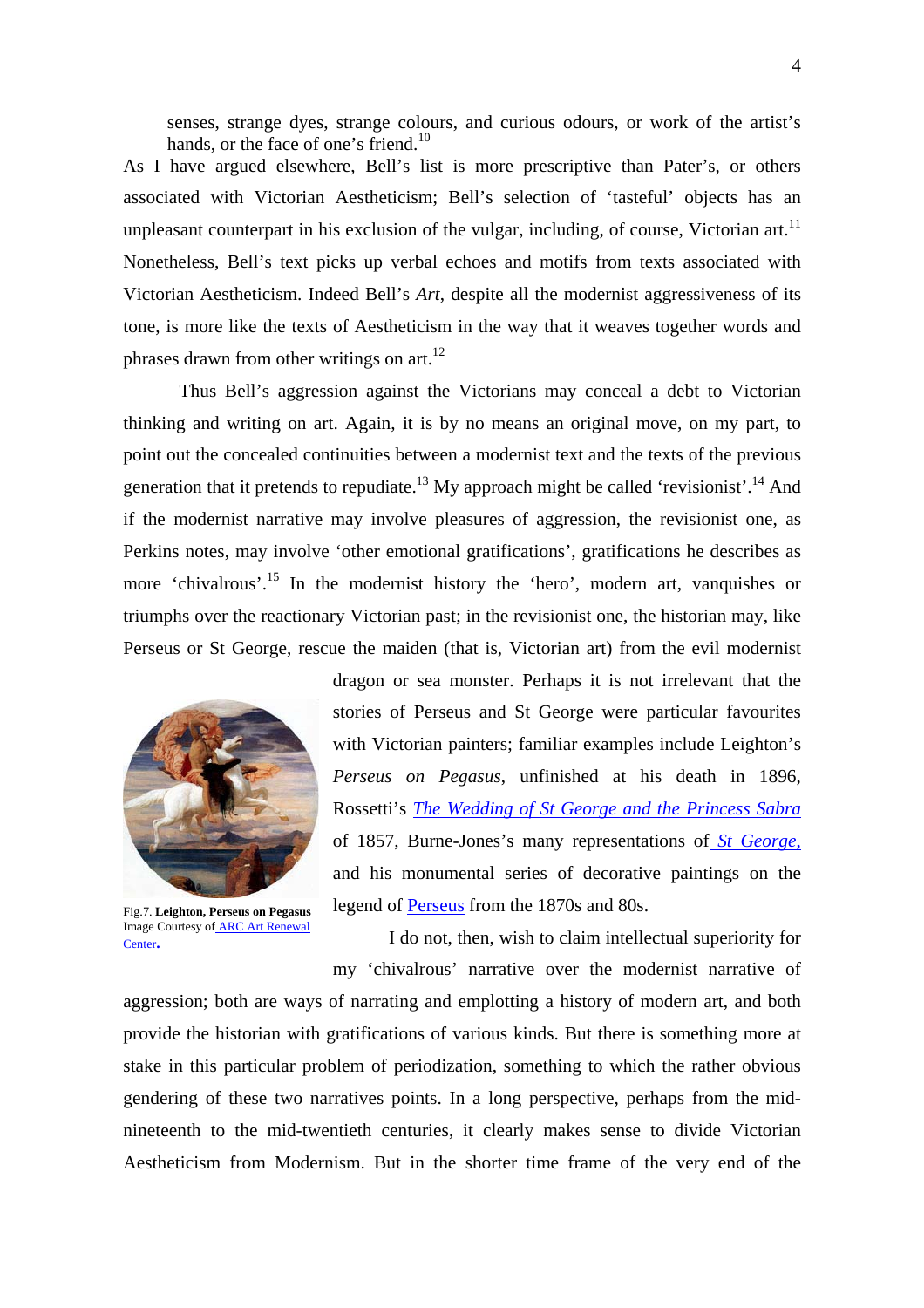Victorian period and the first few years of the twentieth century, the divide is not one of period. Aestheticism and Modernism overlap at this historical moment, and both of them involve serious exploration of basic problems in aesthetics and art theory. The difference between them is not a matter of chronology; instead it is a question of art-historical valuation, of what will count (in Bell's term) as 'significant' in modern art. The masculine construction of Modernism has frequently come under scrutiny. I want to argue that this is bound up with a complementary construction of Aestheticism as feminine, effeminate, or feminized.

The feminized construction of Aestheticism has considerable explanatory power for a historical investigation. The beautiful or compelling female figure is by far the predominant image in Aesthetic artistic projects, however diverse they are in other respects; among the most famous monuments of Victorian Aestheticism are Whistler's portrait of his mother (to which we shall shortly return), Pater's d escription of the *Mona* 

*Lisa*, Burne-Jones's *The Golden Stairs*, Swinburne's poem 'Anactoria', in which he adopts the voice of Sappho, Rossetti's *Bocca Baciata* (the painting often cited as an initiating monument for Aestheticism in the visual arts). From the point of view of the social historian – and, it should be noted, of many Victorian critics as well – the prevalence of the female figure clearly indicates an obsession with the role and status of women, whether this is moralized negatively, as an attempt to neutralize the growing prominence of women by aestheticizing them, or positively, as a defiant rejection of contemporary patriarchal assumptions.<sup>16</sup>



**Fig 11** Rossetti *Bocca Baciata* Image Courtesy of [ARC Art Renewal Center](http://www.artrenewal.org/)**.**

However, for countless critics from the Victorian period to the present day, the 'femininity' of Aestheticism goes far beyond its characteristic predilection for the female figure as subject, and takes the widest variety of aspects. There is, for example, the perceived 'effeminacy' of many of the male figures in the painting and writing of the movement (among countless visual examples one might cite the male figures of Simeon Solomon,<sup>17</sup> or Burne-Jones's depictions of St George). Then there is the dandified or effete self-presentation of many of Aestheticism's adherents, from Leighton to Wilde; the apparent appeal of Aestheticism to artists and writers known or presumed to have been homosexual; and, above all, the absence of manly political action in virtually all of the art associated with the movement. Even the technical or stylistic aspects of Aestheticism, in painting, have routinely been described in terms that imply femininity of some kind: the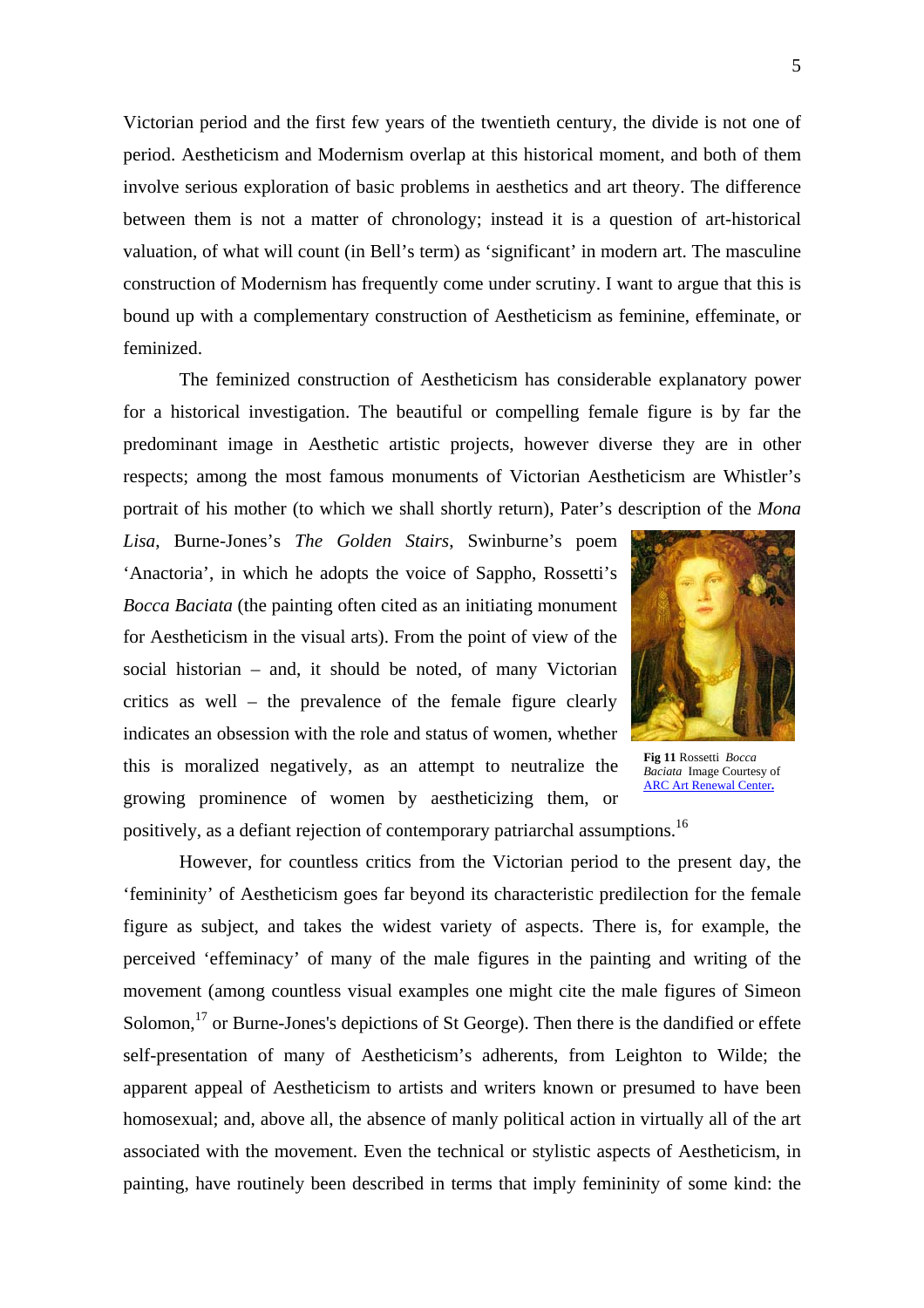apparent sacrifice of manly originality in favour of passive imitation of historical artistic styles; the frequent preference for smooth or reticent brushwork over the vigorous handling that characterises much French avant-garde painting; or the fascination with decorative elaboration rather than bold simplification of design. Indeed, the sense that there is something feminized about Victorian Aestheticism has perhaps been the underlying reason for its paranoid dismissal, not only by the early twentieth-century modernists in the aftermath of the Wilde trials, but by the many later critics who have castigated Aestheticism for its unmanly withdrawal from political or social action. In the historiography of modern art, Victorian Aestheticism has consistently been configured as the feminized 'other' of manly modernism, something that is clearly reflected in its lower status within twentieth-century art-historical canons.<sup>18</sup>

 Nor is this simply a matter of the recidivist tendency to ascribe feminine characteristics to whatever is seen as hierarchically inferior. The perception that there is something feminine about Aestheticism responds genuinely to important aspects of Aesthetic artistic practice and theory. From our perspective in the twenty-first century, that is no reason to relegate it to secondary status, or to the pre-modernist past; on the contrary, it may well be a reason to take Aestheticism much more seriously. But what happened, in the process of dividing Aestheticism from Modernism, was a separation of spheres: 'significant' art belongs, in our histories, to Modernism, while aesthetic pleasure, the love of art or beauty, belongs to Aestheticism. Thus the narrative in which Modernism supersedes Aestheticism is only half of the story: alongside the perception that Modernism represents serious or 'significant' modern art we still have the complementary perception that there is something feminized, and vaguely disreputable, about loving art, or still worse, being an 'aesthete'. Some of the art-historical methods of the 1970s and beyond, such as the social and Marxist histories of art, have, if anything, exacerbated this divide by casting the love of art as pure ideological mystification. While this view may have been salutary under the particular circumstances of the 1970s and 80s, it is not only tinged with misogyny and homophobia; it is deeply uncritical. Aestheticism's exploration of what art, or indeed the love of art, might involve is neither mystification, nor an obsolete issue.<sup>19</sup> Nor again, as my preliminary visual comparisons indicated, is it easily to be separated from Modernism's explorations of the same questions. It is, then, worth looking more carefully at that complex moment at the end of the long nineteenth century, when Aestheticism and Modernism overlap.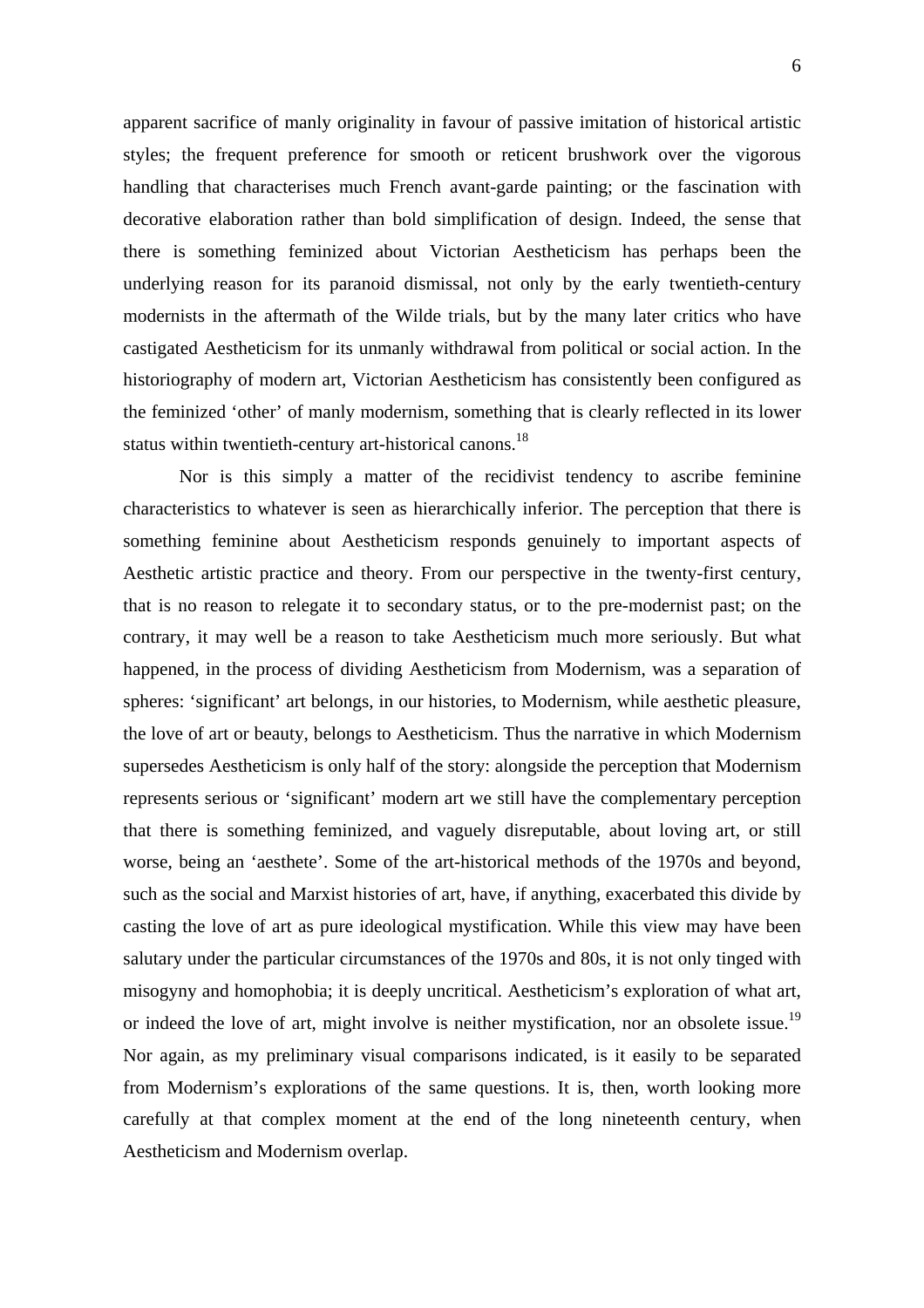These are broad claims, and to explore them comprehensively would require an extended historical analysis, with a plethora of examples. Perhaps it is possible to make a start, however, by looking at one example, from the work of James McNeill Whistler. It can be argued that in 1900 Whistler was the most influential artist in the world. In the exhibition called *1900*, which was held in London and New York in 2000, evanescent Whistlerian landscapes, and attenuated Whistlerian figures, were everywhere, in the art of Russia and Scandinavia, the Antipodes and the Americas.<sup>20</sup> By 1905 the French artist and theorist Maurice Denis was declaring, with evident relief, that the period of Whistler's sway over younger artists was at an end; for Denis Whistler's art, subtle and elegant as it was, lacked the strength and rigour of design that would make it a good example for students.<sup>21</sup> From about this date French art movements such as Fauvism and Cubism took the lead in the modernist mainstream. However, what Whistler himself called his 'theory in art' took firmer hold than his style in painting, and in particular his polemical insistence on the irreducible difference between the visual arts and literature, even though its origins in Whistler's multifarious lectures, lawsuits, and letters to the press often became obscured.[22](#page-15-21)

Writing of Whistler's death in 1903, Roger Fry endorsed an earlier criticism, by the poet Algernon Charles Swinburne, of Whistler's art theory:

As a protest [Whistler's theory] was, or might have been, valuable, since it emphasized that side of art which, when once realistic representation is attainable, tends to be lost sight of; but as a working theory for an artist of extraordinary gifts it was unfortunate, since it cut away at a blow all those methods of appeal which depend on our complex relations to human beings and nature; it destroyed the humanity of art …. Moreover, the painter himself could not act up to his own theories. As Mr. Swinburne pointed out at the time, he infringed them flagrantly by expressing in his portrait of his mother a tenderly filial piety which transcends the facts of an arrangement in black and grey.<sup>[23](#page-15-22)</sup>

Fry came strikingly to change his view within just a few years, although it was the art of Cézanne, not that of Whistler, that prompted him. Finding the work of Cézanne and the other French Post-Impressionists deeply satisfying in purely visual terms, without the expression of 'humanist' content, Fry and his close associate Clive Bell began by 1910 to advocate an art of 'significant form', rigorously divorced from 'associated ideas'; they posited an 'aesthetic emotion' that had nothing to do with the emotions of life.<sup>24</sup> As we have already seen, the terminology was borrowed from Aesthetic writing, but this inheritance was forgotten as the modernist generation of the early twentieth century declared a total break from the past.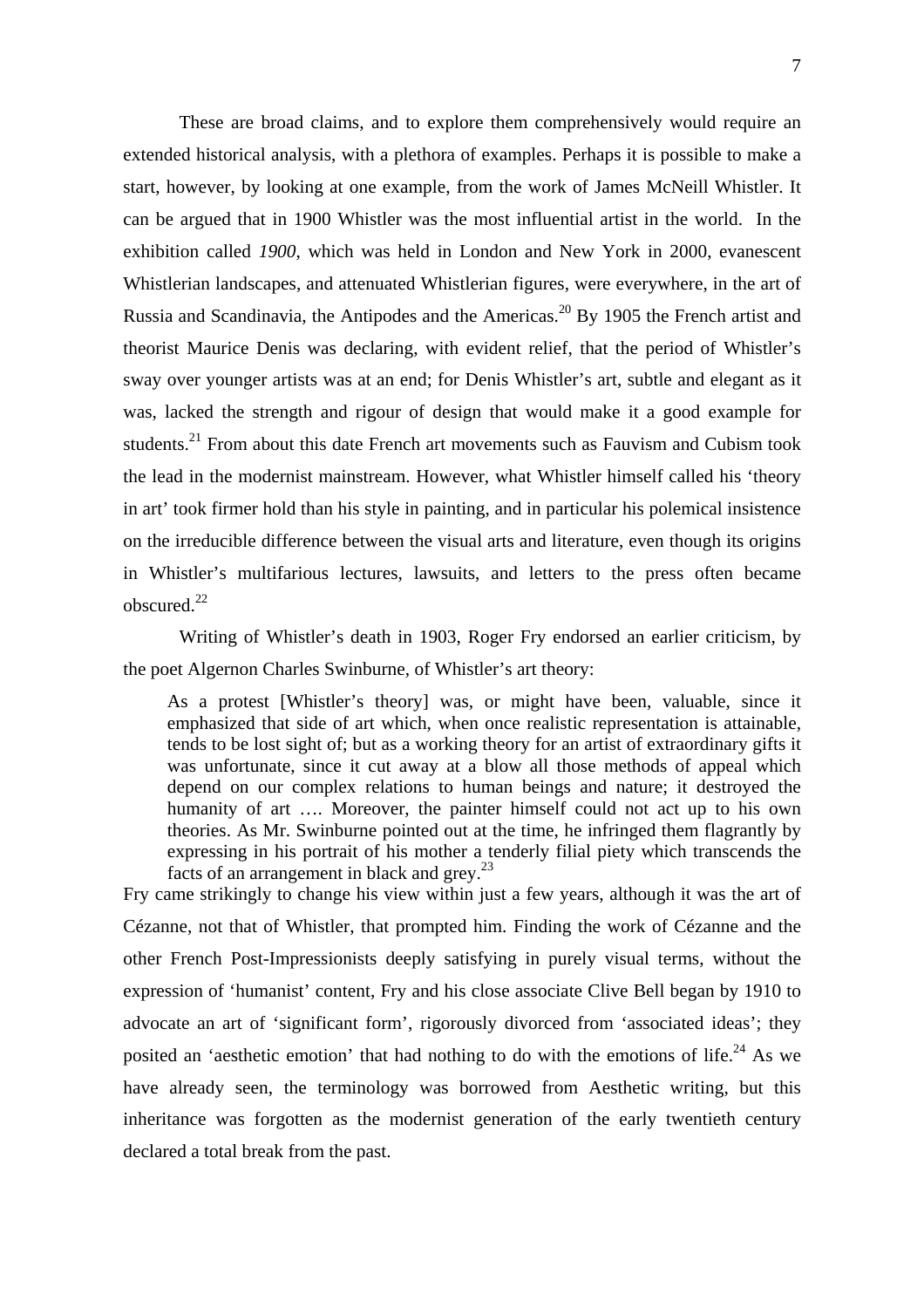It was, however, in the writings of the American art critic, Clement Greenberg, that the Whistlerian notion of the independence of visual art reached its logical extreme. In an essay of 1940, Greenberg argued that modern art needed above all to free itself from the dominance of the literary. But for Greenberg this was only the first step: he argued that each of the arts needed to establish its own autonomy relative to all of the others; in a gesture of startling literalism, he reasoned that the only feature that was truly unique to any art form was its physical medium – pigment on canvas, in the case of painting, stone or bronze in sculpture, pure sound in music, words in poetry (and here he drew explicitly on the writings of Mallarmé, the poet who had translated Whistler's 'Ten O'Clock' lecture into French).<sup>25</sup> The simplifying logic of this argument has come under heavy attack in recent years, but its consistency is nonetheless compelling. In 'Modernist Painting' of 1960 Greenberg reaches the logical endpoint of his theory by narrowing the criteria for excellence in painting to a single one: 'It was the stressing of the ineluctable flatness of the surface that remained, however, more fundamental than anything else to the processes by which pictorial art criticized and defined itself under Modernism. For flatness alone was unique and exclusive to pictorial art.<sup>26</sup> Whistler is not an acknowledged point of reference for Greenberg. But it is Whistler's theory, no doubt refracted through numerous intermediary sources, that provides the basis for Greenberg's extreme position on the independence of the individual art forms.

Thus Whistler's theory triumphed, at least for a time, in modernism; arguably, it helped to make possible the great twentieth-century flourishing of the visual arts. But modernist criticism divorced the theory from the link to Whistler's own art that gave it cogency and vitality. 'Art should be independent of all clap-trap', wrote Whistler, 'should



**Fig 1 Whistler** Arrangement in Grey and Black Image Courtesy o[f ARC](http://www.artrenewal.org/)  [Art Renewal Center](http://www.artrenewal.org/)**.**

stand alone, and appeal to the artistic sense of eye or ear, without confounding this with emotions entirely foreign to it. as devotion, pity, love, patriotism, and the like. All these have no kind of concern with it, and that is why I insist on calling my works "arrangements" and "harmonies."' Taken on its own, this statement is overwhelmingly negative; it seems merely to refuse art's potential to convey meanings of any wider significance. But Whistler immediately goes on to juxtapose the statement with a painting: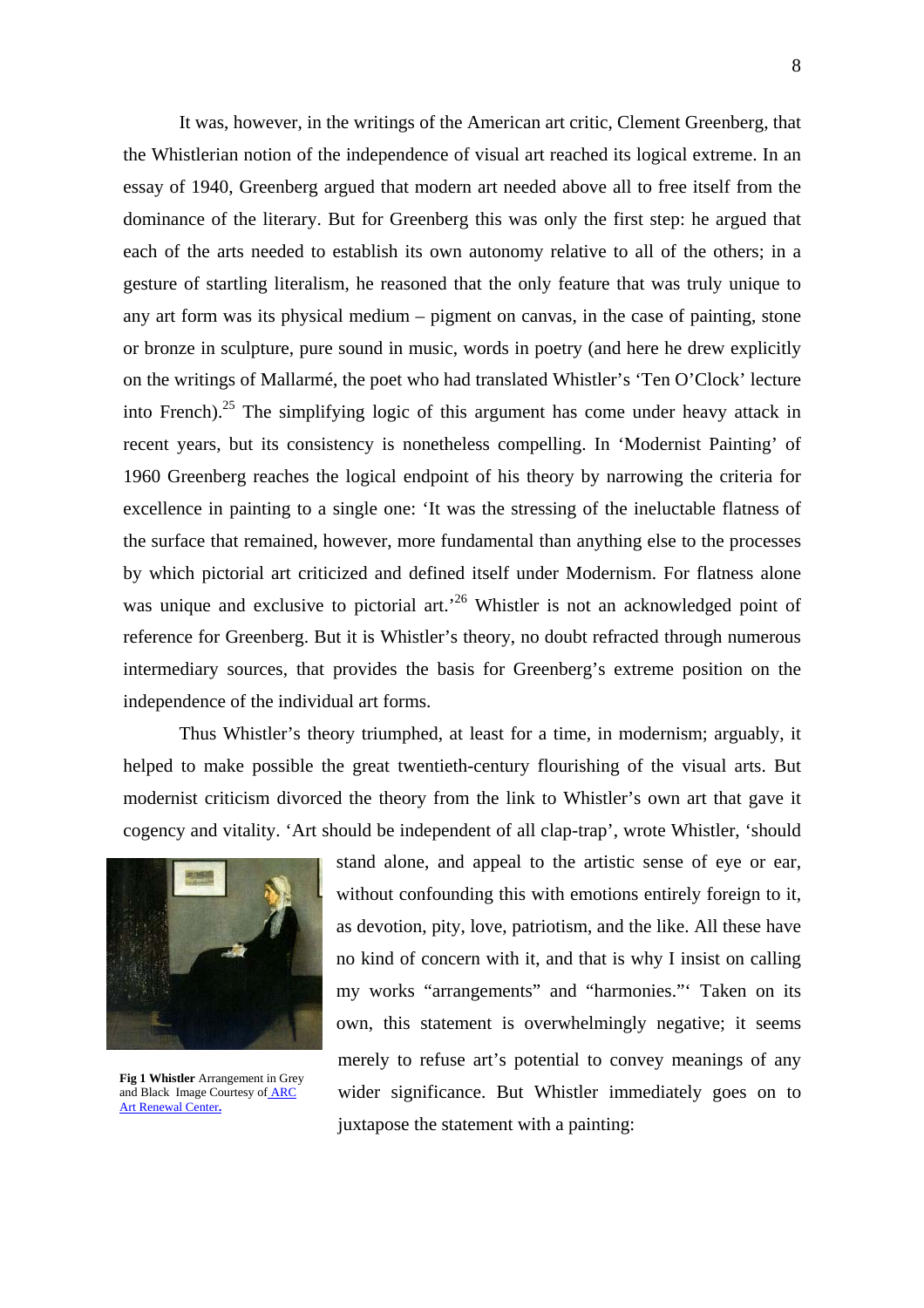Take the picture of my mother, exhibited at the Royal Academy as an 'Arrangement in Grey and Black.' Now that is what it is. To me it is interesting as a picture of my mother; but what can or ought the public to care about the identity of the portrait?<sup>[27](#page-15-26)</sup>

Here again, Whistler seems, at first thought, merely to limit interpretation; we are forbidden, apparently, to speculate on the character, biography, or feelings of the sitter, and told peremptorily to consider her merely as an 'arrangement'. A feminist critic might denounce the comment as misogynistic; a psychological critic might accuse Whistler of repressing his own deepest feelings about his mother. Yet we may read the passage another way: Whistler is offering to set aside his own interest in the painting, as a representation of his beloved mother. He also asks us to set aside the ideas that, on other occasions, we may hold dear, 'devotion, pity, love, patriotism, and the like' (and, we might add, the 'family values' so prominent in the politics of our own day). But all of this is just a preliminary, a clearing of the way so that we can begin to look. What might happen, if we were prepared to embark on this experiment with Whistler, and contemplate the painting as an 'arrangement in grey and black'?

 Immediately we are in a different world from that of Whistler's pugnacious words. Grey and black are the quietest colours imaginable, and they are accompanied by white, another neutral hue. The canvas is barely covered by its ethereal film of pigment, and the weave of the fabric almost imperceptibly varies the texture of the fluid supervening layers. The framed picture on the wall, perhaps an etching, repeats the same tints. Its forms are too faint to permit a certain identification, but Whistler licences us to make up our own minds about what it represents. It seems to resemble a Nocturne, or one of Whistler's etchings of the Thames;<sup>28</sup> thus the bright oblongs towards the top may be lighted windows on the farther bank, beyond delicate striations that we may choose to see as the barely trembling waters of the river. Besides, the framed picture is a landscape: together the landscape and the portrait explore the range of Whistler's art, or perhaps, schematically, of visual art in general. The painting and the picture within the painting share not only a colour harmony, but also an approach to space; in both there is a measured interval curtailed by a backdrop flat to the picture surface. The landscape is itself a defining feature of the flat backdrop of the main painting, as if to reiterate the point that painting's illusions happen on a flat surface. Overall the flat pattern is a matter of the most delicate balance: the swinging diagonal of the figure, an incisive black edge, is in counterpoint with an asymmetrical pattern of horizontal and vertical elements. Yet the illusions also fascinate: the curtain that forms the left portion of the flat backdrop falls in numerous irregular folds,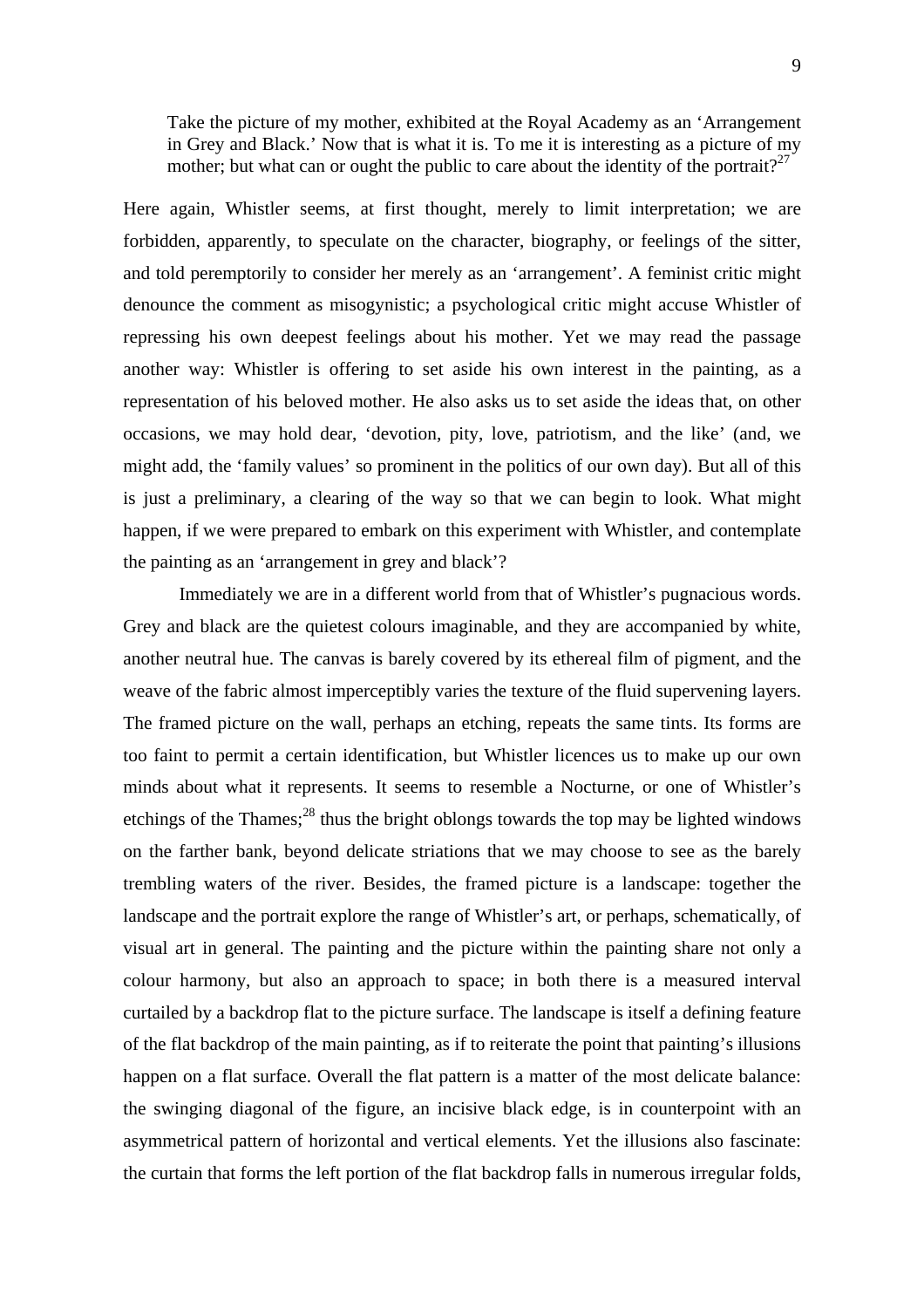so that its patterns (themselves flat in design) ripple in and out of the crevices. And the sitter's face and hands introduce the tint – after all – of humanity, just enough warmer than the prevailing colour harmony to read as human flesh. Does this nuance simply save the colour harmony from too severe an austerity? Or does it suggest that an 'arrangement' may be something more than an abstract pattern of line and colour?

 In ancient legend, the origin of the representational arts is a portrait, indeed a portrait in profile: the daughter of Dibutades, a potter of Sikyon, traced the outline of the shadow cast on the wall by her lover's face as he slept.<sup>29</sup> Thus love may be, not indeed an association of painting, but its very motive power, and Whistler's painting surely recapitulates the desires of countless artists to make a representation that may be worthy of a human being. These desires in Rembrandt, or in Velázquez, artists Whistler specially loved, resonate in the solemn colour harmony, with its immense mass of black, but also in the representation of old age. If Whistler wishes us to forget, for the moment, his mother's identity, and any sentimental associations that may have for us, he cannot be asking us to forget also old age, for that is indelibly inscribed in the infinitely delicate lines of the face and the soft grey shadows that mark the sagging of the chin. But there is no trace of the sentimental: the balance of the design, the sobriety of the colour harmony, the stillness of the figure, the level gaze that makes no conceivable appeal to our emotions are all necessary to prevent any mistake in this respect. Instead of the sentimental, there is something else that comes as a surprise: a play between the reticent signs of old age and the exact justice of the design that we may wish to call beautiful in the philosophical sense of Immanuel Kant's *Critique of Judgement*, involving a play among our sensory and intellectual capacities that cannot be reduced to a logical proposition. The beauty is that of modernism, either in the near-abstract simplification of the design, or in the unidealized portrayal of old age. But it is also that of antiquity in the Hegelian sense of perfect interpenetration of sensuous shape with spiritual meaning.

In histories of modern art, Whistler has been characterized both as the supreme aesthete, and as a proto-modernist, and the example of *Arrangement in Grey and Black: Portrait of the Painter's Mother* suggests that both characterizations may have their merits. The exhibition *Turner Whistler Monet*, held in Toronto, Paris, and London in 2004-05, perhaps went further, to question the conventional art-historical boundaries at both ends of the 'long nineteenth century'; the first item in the catalogue is dated 1797, the last  $1908<sup>30</sup>$  The exhibition might also be seen as quintessentially 'modernist' in that it made its argument primarily on the basis of formal resemblances among the works on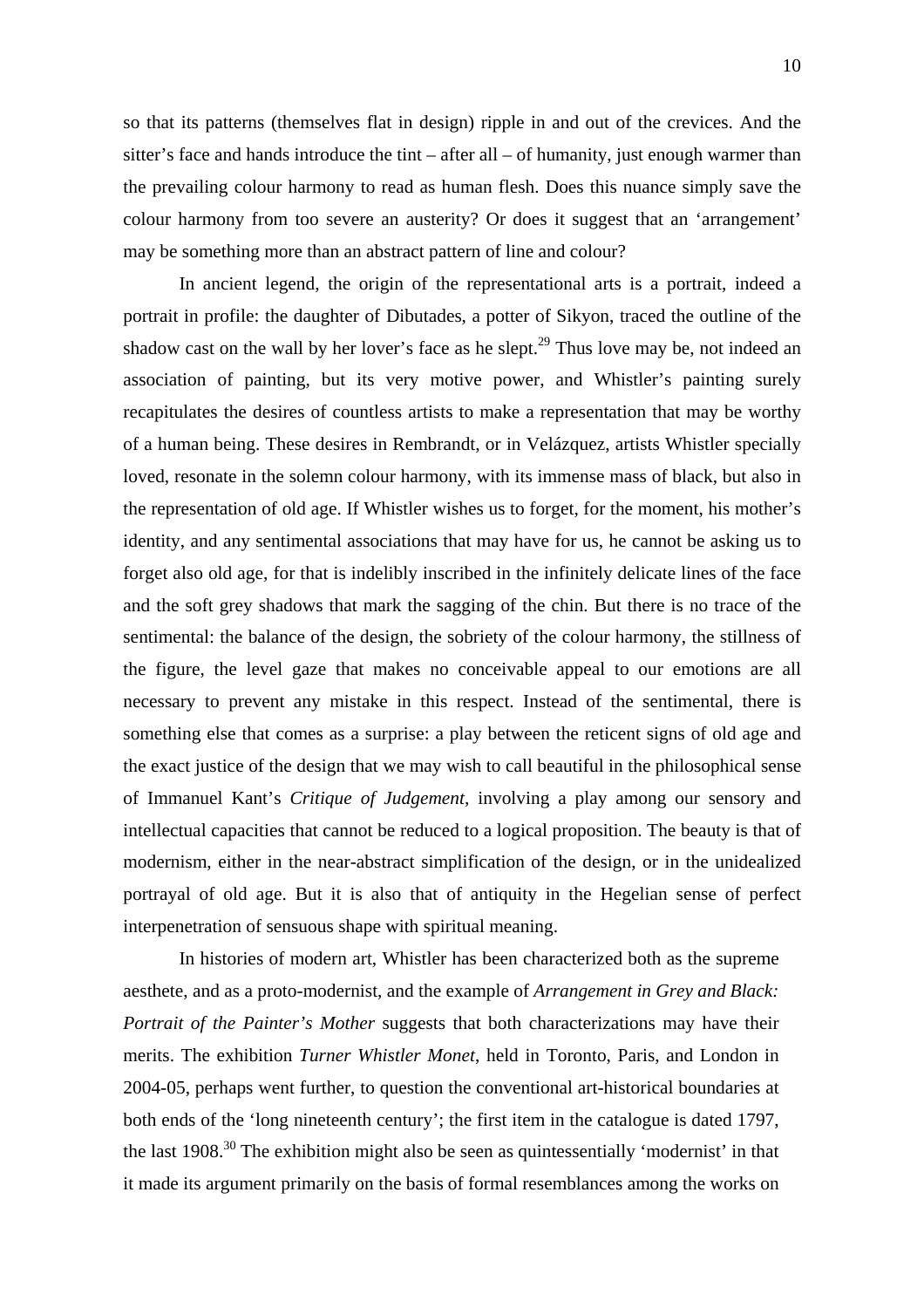view. Many art historians were unpersuaded that the visual argument had any purchase

on the historical development of modern art, and some even saw the exhibition's visual pleasures as a cynical exercise in crowd-pleasing at the expense of rigorous historical investigation. $31$  But that is to accept the divide between the hedonism of the aesthete and the 'significance' of modern art. In retrospect it was a striking achievement of modernist criticism to persuade us, for a century, that 'significant form' could apply, for example, to Picasso but not to Burne-Jones, or that Leighton is a dead end in the history of art, while Gustav Klimt points onwards to twentieth-



**Fig 13 Picasso** *Girl with a Fan*  Image courtesy o[f National](http://www.nga.gov/)  [Gallery of Art,](http://www.nga.gov/) Washington

century Expressionism. Some of Picasso's female figures from the first decade of the twentieth century, such as *Girl with a Fan* or *[Girl in a Chemise](http://www.tate.org.uk/servlet/ViewWork?cgroupid=999999961&workid=11856&searchid=8492&tabview=image)* of 1905, may readily be compared with the emaciated bodies, drooping necks, and melancholic coloration in [earlier paintings](http://www.victorianweb.org/painting/leighton/paintings/4.html) by Burne-Jones, widely disseminated in reproduction as well as in international exhibitions around 1900. The oversized thigh, as well as the array of



**Fig 17 Klimt** *Danaë* Image courtesy of [Mark Harden](http://www.artchive.com/)

golden colours, in Gustav Klimt's *Danaë* of 1907-08 irresistibly recall Leighton's *[Flaming June](http://persephone.cps.unizar.es/General/Gente/SPD/Pre-Raphaelites/Big/FlamingJune.jpg)* of 1895 (interestingly, Klimt reinstates the mythological subjectmatter, characteristic of nineteenth-century academic classicism, but sometimes suppressed in Leighton's 'Symbolist' work of the end of his care[er\).](#page-15-30)<sup>32</sup> Perhaps formal resemblance might, after all, be part of a rigorous history. If so it might show that the 'long nineteenth

century' is longer than we thought. Indeed, since we still see Victorian art with the eyes of Fry and Bell – is the 'long nineteenth century' over yet?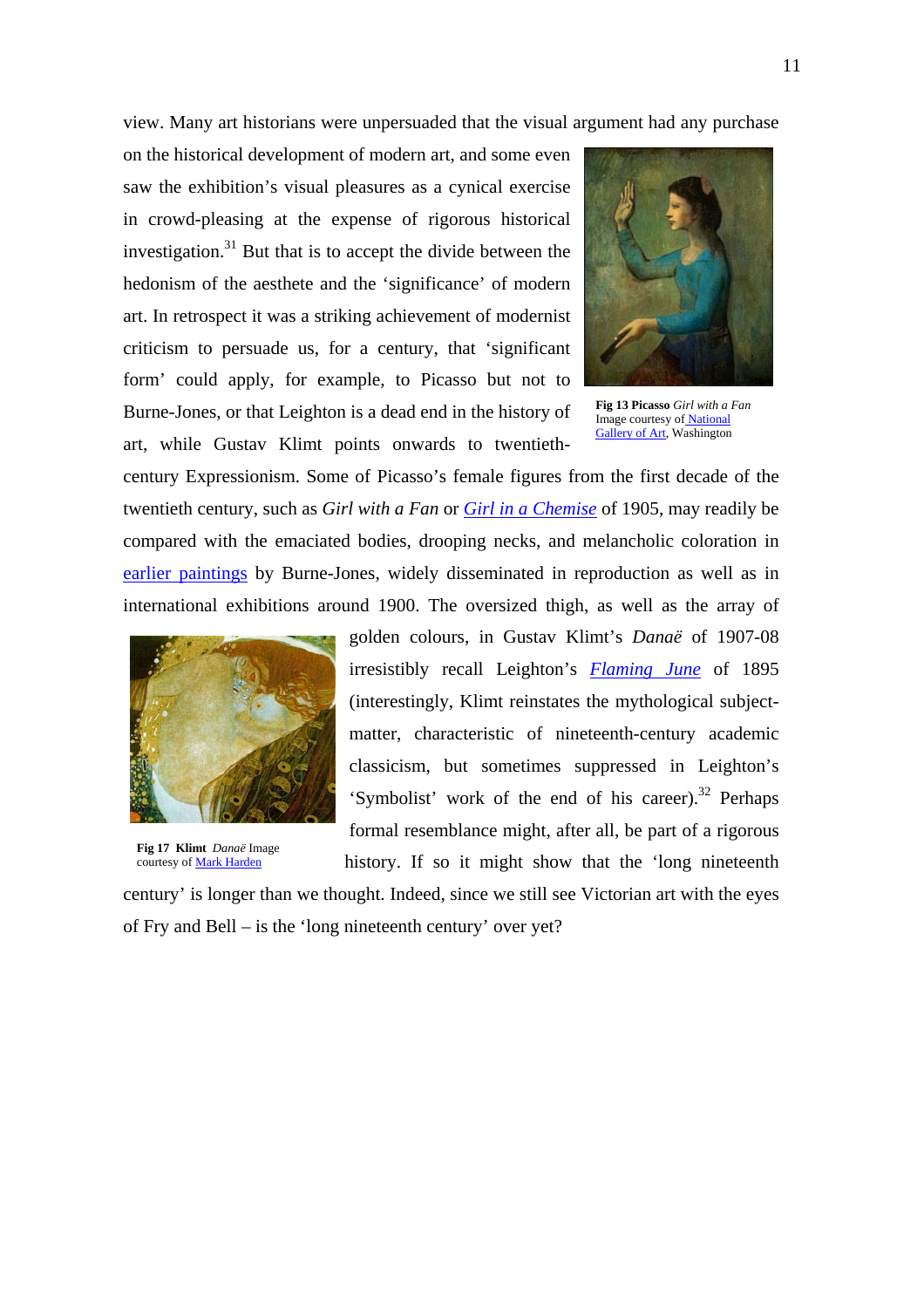## Paintings Cited in the Text

- 1. Dante Gabriel Rossetti, *Ecce Ancilla Domini!*, 1849-50, oil on canvas, 72.4 x 41.9 cm, Tate
- 2. Vincent Van Gogh, *The Artist's Bedroom at Arles*, 1888, oil on canvas, 72 x 90 cm, Van Gogh Museum, Amsterdam
- 3. Edward Burne-Jones, *The Golden Stairs*, 1876-80, oil on canvas, 269.2 x 116.8 cm, Tate
- 4. Marcel Duchamp, *Nude Descending a Staircase, no. 2*, 1912, oil on canvas, 146 x 89 cm, Philadelphia Museum of Art: The Louise and Walter Arensberg Collection
- 5. George Frederic Watts, *Eve* triptych, Tate (*'She Shall Be Called Woman'*, c. 1875-92, oil on canvas, 257.8 x 116.8 cm; *Eve Tempted*, exh. 1884, oil on canvas, 257.8 x 116.8 cm; *Eve Repentant*, c. 1865- 97, oil on canvas, 259.1 x 119.4 cm)
- 6. Piet Mondrian, *Evolution* (triptych), 1911, oil on canvas, two panels 178 x 84.9 cm, one panel 183 x 87.6 cm, Haags Gemeentemuseum, The Hague
- 7. Frederic Leighton, *Perseus on Pegasus Hastening to the Rescue of Andromeda*, c. 1895-96, oil on canvas, 184 x 189.6 cm (circular), Leicestershire Museums, Arts & Records Service
- 8. Dante Gabriel Rossetti, *The Wedding of St George and the Princess Sabra*, 1857, watercolour on paper, 36.5 x 36.5 cm, Tate
- 9. Edward Burne-Jones, *St George*, 1873-77, oil on canvas, 155 x 57 cm, Wadsworth Athenaeum, Hartford. The Ella Gallup Sumner and Mary Catlin Sumner Collection Fund.
- 10. Edward Burne-Jones, *Perseus and the Rock of Doom*, c. 1884-85, bodycolour, 154 x 128.6 cm, Southampton City Art Gallery, from Burne-Jones's *Perseus Series* (full-scale cartoons, 1877-85, Southampton City Art Gallery; partial series of oils, c. 1885-92, Staatsgalerie, Stuttgart)
- 11. Dante Gabriel Rossetti, *Bocca Baciata*, 1859, oil on panel, 32.2 x 27 cm, Museum of Fine Arts, Boston. Gift of James Lawrence 1980.261.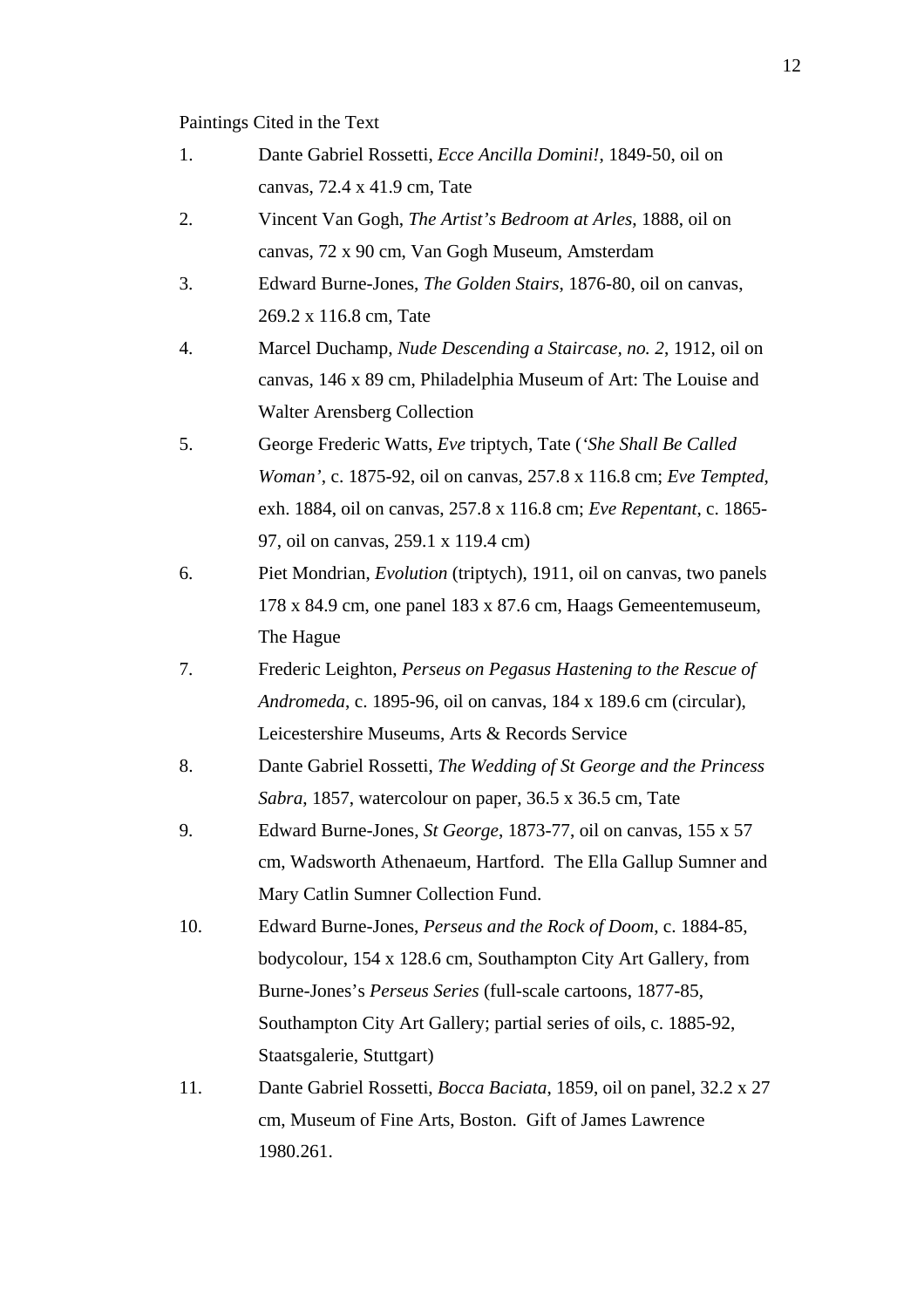- 12. James McNeill Whistler, *Arrangement in Grey and Black: Portrait of the Painter's Mother*, 1871, oil on canvas, 144.3 x 162.5 cm, Musée d'Orsay, Paris
- 13. Pablo Picasso, *Girl with a Fan*, 1905, oil on canvas, 99 x 81.3 cm, National Gallery of Art, Washington, D.C. (Gift of the W. Averell Harriman Foundation in memory of Marie D. Harriman)
- 14. Pablo Picasso, *Girl in a Chemise*, c. 1905, oil on canvas, 72.7 x 60, Tate
- 15. Edward Burne-Jones, *The Briar Rose: Study for 'The Garden Court'*, 1889, bodycolour, 91.2 x 60.6 cm, Birmingham Museums & Art **Gallery**
- 16. Frederic Leighton, *Flaming June*, 1895, oil on canvas, 119 x 119 cm, Museo de Arte, Ponce, Puerto Rico
- 17. Gustav Klimt, *Danaë*, 1907-08, oil on canvas, 77 x 83 cm, Graz, private collection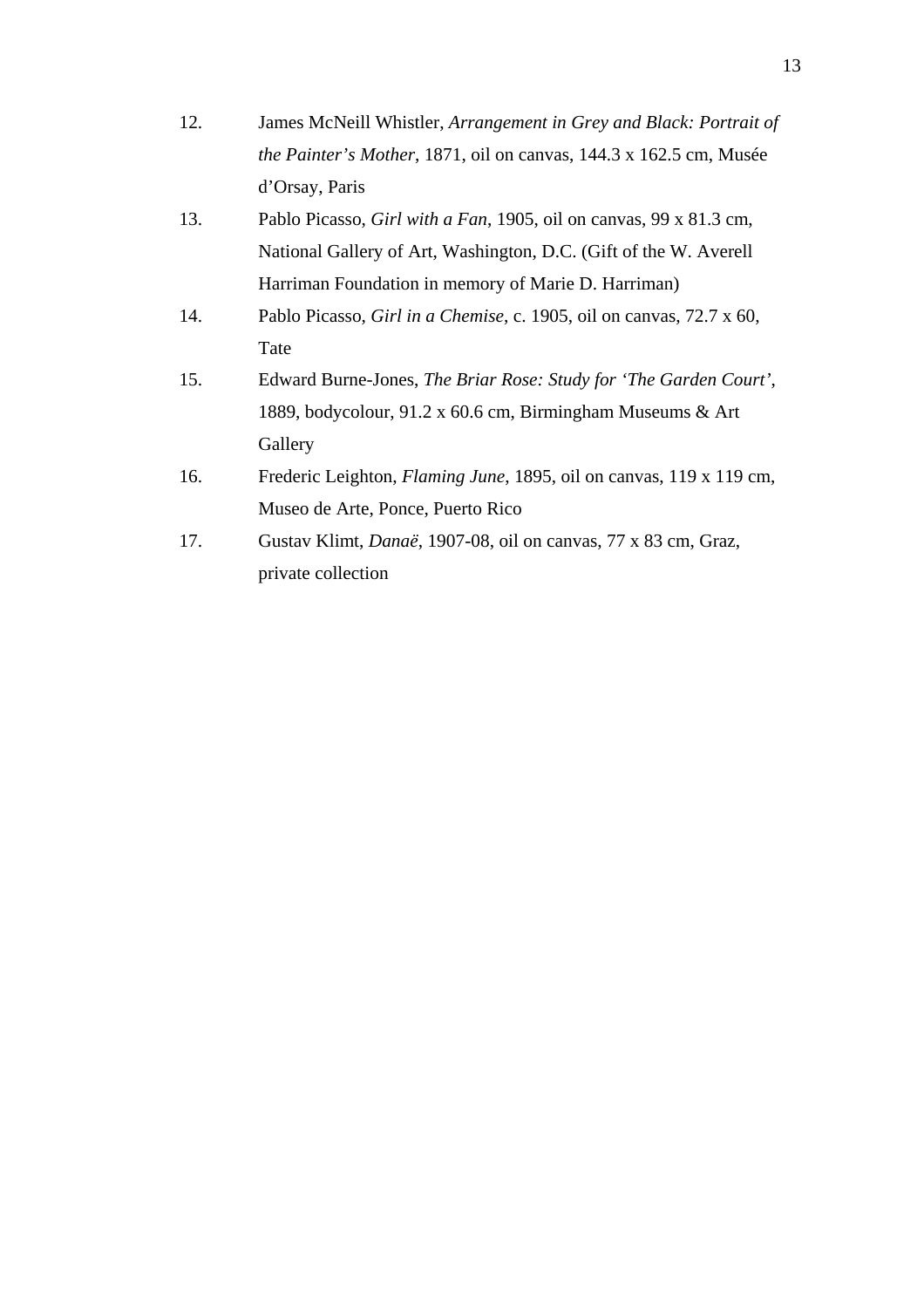2 Virginia Surtees, *The Paintings and Drawings of Dante Gabriel Rossetti (1828-1882): A Catalogue Raisonné*, 2 vols. (Oxford: Clarendon Press, 1971), I, 14; Martin Bailey, *Van Gogh in England: Portrait of the Artist as a Young Man*, exhibition catalogue (London: Barbican Art Gallery, 1992), pp. 11-12. Van Gogh referred briefly to Rossetti in a letter of November 1889, but without citing any particular work; see *The Complete Letters of Vincent Van Gogh*, 3 vols. (London: Thames and Hudson, 1958), III, 229.

<sup>3</sup> Andrew Wilton and Robert Upstone, eds., *The Age of Rossetti, Burne-Jones and Watts: Symbolism in Britain 1860-1910*, exhibition catalogue (London: Tate Gallery Publishing, 1997), p. 272 (see also the catalogue entry on *The Golden Stairs* by Christopher Newall, p. 190).

4 David Perkins, *Is Literary History Possible?* (Baltimore and London: The Johns Hopkins University Press, 1992), pp. 32-3.

5 Clive Bell, *Art*, first published 1914 (London: Chatto & Windus, 1927), p. 177.

6 Bell, *Art*, pp. 7-8.

 $\overline{a}$ 

7 A.C. Bradley, 'Poetry for Poetry's Sake' (1901), in *Oxford Lectures on Poetry* (London: Macmillan, 1909), p. 19.

<sup>8</sup> Addresses Delivered to the Students of the Royal Academy: By the late Lord Leighton (London: Kegan Paul, Trench, Trübner & Co., 1896), p. 37.

9 *Addresses*, pp. 56-7.

<sup>10</sup> Walter Pater, *The Renaissance: Studies in Art and Poetry: The 1893 Text*, ed. Donald L. Hill (Berkeley, Los Angeles, London: University of California Press, 1980), pp. xx, 189.

11 Elizabeth Prettejohn, ed., *After the Pre-Raphaelites: Art and Aestheticism in Victorian England* (Manchester: Manchester University Press, 1999), pp. 11-12.

<sup>12</sup> On intertextuality in Aestheticism see Elizabeth Prettejohn, 'Walter Pater and Aesthetic Painting', in Prettejohn, *After the Pre-Raphaelites*, pp. 36-58.

13 For a fascinating example in another context (book design and printing) see Jerome McGann, *Black Riders: The Visible Language of Modernism* (Princeton, New Jersey: Princeton University Press, 1993).

<sup>14</sup> For an exploration of problems involved in such 'revisionism' see Elizabeth Prettejohn, 'The Modernism' of Frederic Leighton', in David Peters Corbett and Lara Perry, eds., *English Art 1860-1914: Modern Artists and Identity* (Manchester: Manchester University Press, 2000), pp. 31-48.

15 Perkins, *Is Literary History Possible?*, p. 33.

16 For a Victorian example see Alfred Austin, 'Mr. Swinburne' (1870), repr. in *Swinburne: The Critical Heritage*, ed. Clyde K. Hyder (London: Routledge and Kegan Paul, 1970), esp. pp. 103-05. For an important recent discussion, see Kathy Alexis Psomiades, *Beauty's Body: Femininity and Representation in British Aestheticism* (Stanford, California: Stanford University Press, 1995).

<sup>17</sup> Solomon's work suffered particular neglect in the first three quarters of the twentieth century, principally due to his homosexuality (although anti-Semitism may also have played a part). Changing gender politics since the 1960s, together with the rise of scholarly methodologies such as gay and lesbian studies and queer theory, have led to a notable revision of opinion on Solomon, culminating in a major retrospective exhibition

<sup>&</sup>lt;sup>1</sup> Richard L. Stein, *The Ritual of Interpretation: The Fine Arts As Literature in Ruskin, Rossetti, and Pater* (Cambridge, Mass. and London: Harvard University Press, 1975), p. 184.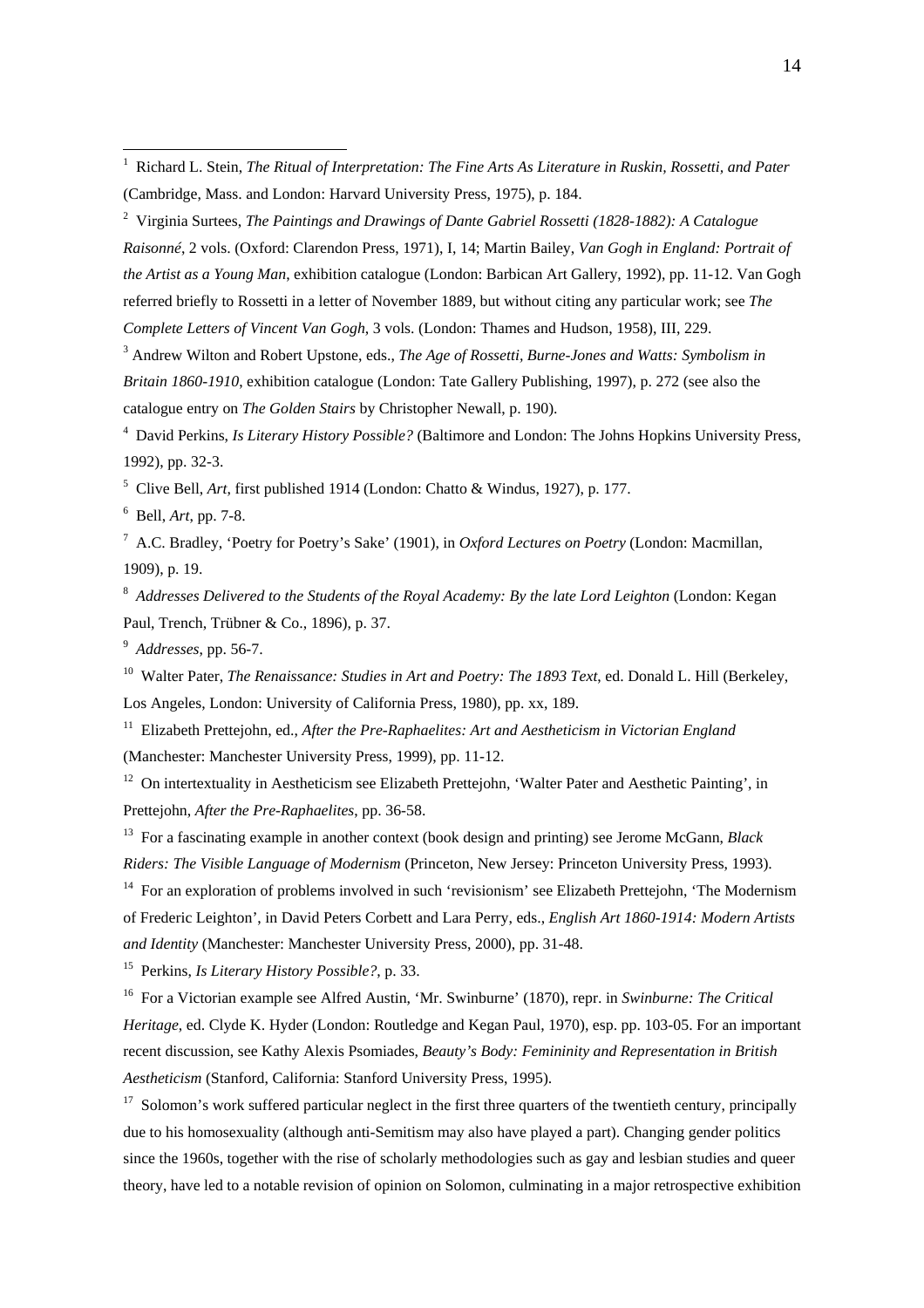still underway at the time of this article's publication, held at Birmingham Museum & Art Gallery (1 October 2005-15 January 2006), Museum Villa Stuck, Munich (9 March-18 June 2006), and Ben Uri Gallery, The London Jewish Museum of Art (11 September-26 November 2006). The exhibition catalogue reassesses and illustrates Solomon's work: Colin Cruise with others, *Love Revealed: Simeon Solomon and the Pre-Raphaelites* (London and New York: Merrell, 2005). See also Roberto C. Ferrari, Simeon Solomon Research Archive, at http://www.simeonsolomon.org/.

<sup>18</sup> For examples from the criticism of Leighton, including responses to the Royal Academy retrospective of his work in 1996, see the Introduction to Tim Barringer and Elizabeth Prettejohn, eds., *Frederic Leighton: Antiquity, Renaissance, Modernity* (New Haven and London: Yale University Press, 1999), pp. xiii-xvi.

<sup>19</sup> For a discussion of Victorian Aestheticism in relation to philosophical aesthetics see Elizabeth Prettejohn, *Beauty and Art 1750-2000* (Oxford: Oxford University Press, 2000), ch. 3.

20 Robert Rosenblum, MaryAnne Stevens, and Ann Dumas, *1900: Art at the Crossroads*, exhibition catalogue (London: Royal Academy of Arts, 2000).

21 Maurice Denis, 'La peinture' (1905), repr. in *Le Ciel et l'Arcadie* (Paris: Hermann, 1993), pp. 86-7.

<sup>22</sup> For Whistler's phrase, 'my theory in art', see his letter to George Lucas, 18 January 1873, repr. in Robin Spencer, ed., *Whistler: A Retrospective* (New York: Wings Books, 1989), p. 107.

23 Anonymous [Roger Fry], 'Mr. Whistler', *Athenaeum* no. 3952 (25 July 1903), p. 133.

24 For Fry's own account of the shift see 'Retrospect', in Roger Fry, *Vision and Design*, first published 1920 (London and New York: Oxford University Press, 1990), pp. 199-211.

25 Clement Greenberg, 'Towards a Newer Laocoon' (1940), repr. in *Clement Greenberg: The Collected Essays and Criticism*, ed. John O'Brian, 4 vols. (Chicago and London: University of Chicago Press, 1986- 93), I, 23-38. As the title indicates, Greenberg was drawing on a longer history of thinking on the differences between the arts, stemming from Gotthold Ephraim Lessing's *Laocoön, or On the Limits of Painting and Poetry* of 1766; Walter Pater's essay, 'The School of Giorgione' of 1877, is a crucial intermediary, acknowledged by Greenberg in a note (p. 32).

26 *Clement Greenberg: The Collected Essays*, IV, 87.

27 *The Correspondence of James McNeill Whistler*, on-line edition, Centre for Whistler Studies, University of Glasgow, 2004. Edited by Margaret F. MacDonald, Patricia de Montfort and Nigel Thorp, at

<http://www.whistler.arts.gla.ac.uk/correspondence>, rec. no. 13153, accessed on 26/8/05; first published in *The World*, 22 May 1878, pp. 4-5; repr. as 'The Red Rag' in James Abbott McNeill Whistler, *The Gentle Art of Making Enemies*, facsimile of 2nd ed. 1892 (New York: Dover, 1967), pp. 127-28.

28 It is plausibly identified as Whistler's etching of 1858, *Black Lion Wharf*, in Margaret F. MacDonald, 'The Painting of Whistler's *Mother*', in *Whistler's Mother: An American Icon* (Aldershot, Hants. and Burlington, VT: Lund Humphries, 2003), p. 47.

29 Pliny, *Natural History*, XXXV.151; there are several versions of this story, which was often represented in nineteenth-century painting.

30 Katharine Lochnan and others, *Turner Whistler Monet*, exhibition catalogue (London: Tate Publishing, 2004).